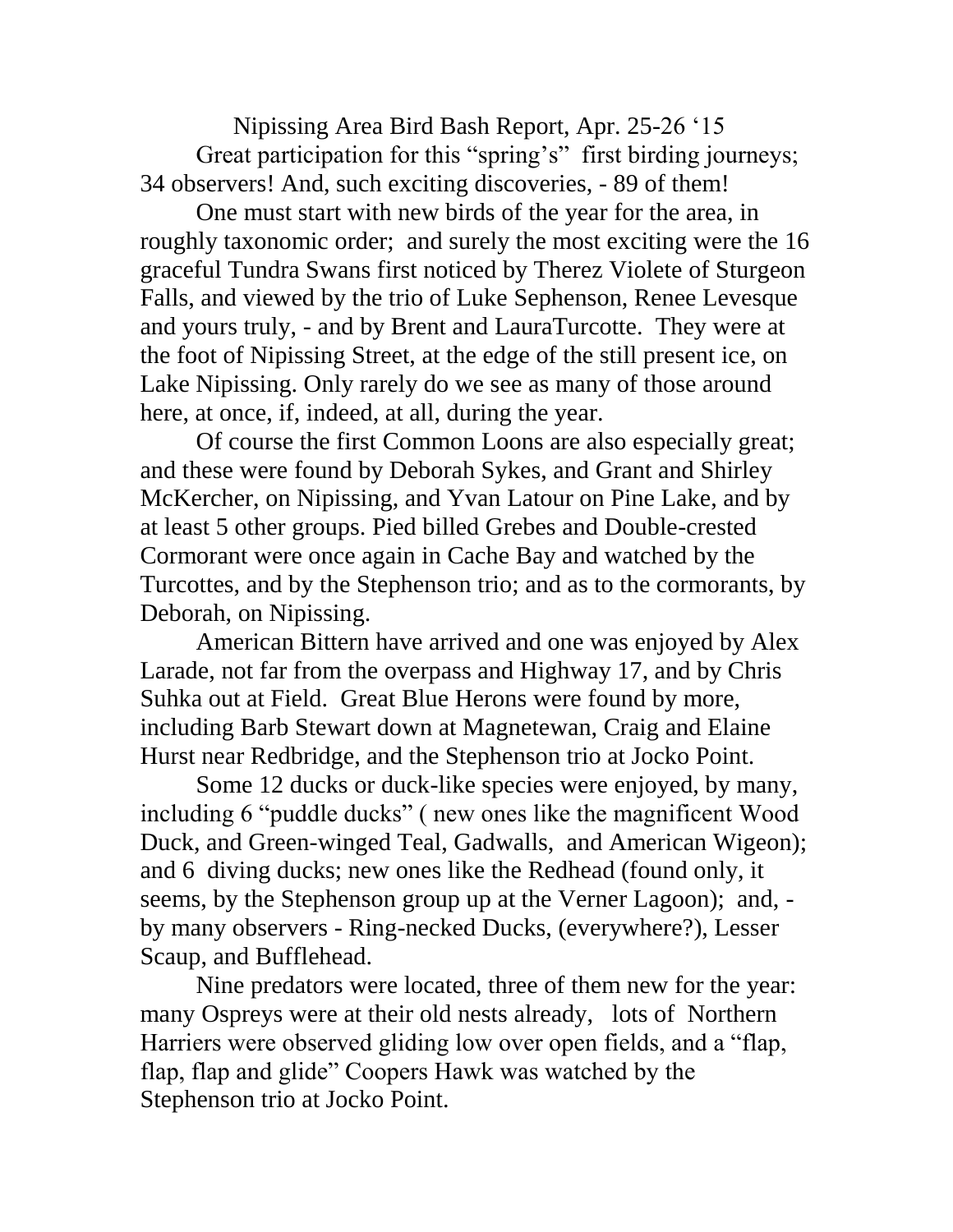Rare and exciting Spruce Grouse was found by Keith Thornborrow, near South River. Several Sandhill Cranes were seen by many, including Greg and Pat Boxwell, in the east end, Gary and Connie Sturge, and Lori Anderson and Ken Gowing near Powassan.

Even Killdeer had appeared, noticed by several groups. But, it must have been the imposing Greater Yellow-legs, among the shore-birds, which caused the most excitement. They were found near Cache Bay by Therez, and the Turcotte, and Stephenson groups. Wilson's Snipe was identified by Alex, and by Chris, who also observed American Woodcock (near Field), as did the Anderson duo (near Powassan).

Just three gulls species were observed, the Greater Blackbacked Gull seen by the McKercher pair being the only new one for the year. But a Caspian Tern was found by the Stephenson trio at Cache Bay.

Three owls were located by the Sturges, during their 4-hour long owl prowl, just north of Mattawa, including Great Horned and Saw-whet, the latter also found by Chris.

Belted Kingfishers appeared for the first time, on many lists, as did the Yellow-bellied Sapsuckers, and Northern Flickers. But the Sturges were the only ones to identify the Black-backed Woodpecker, just north-west of Powassan.

The only flycatchers thus far, were the Eastern Phoebes found by many, including Nicole Richardson. Tree Swallows were upon only the Anderson list, and that of Barb Stewart near Magnetewan. Our only Winter Wren was heard by Yvan, near Pine Lake. But, both kinglets have shown up, and were observed by many, including the Golden-crowned by Paul Smylie, though only the Anderson pair, plus Luke and your compiler, saw both of them.

American Robins were certainly enjoyed by many, and Hermit Thrush appeared upon a few lists, including that of Marc Buchanan. The only warbler to make it so far was the Yellowrumped, found by Chris, near Field.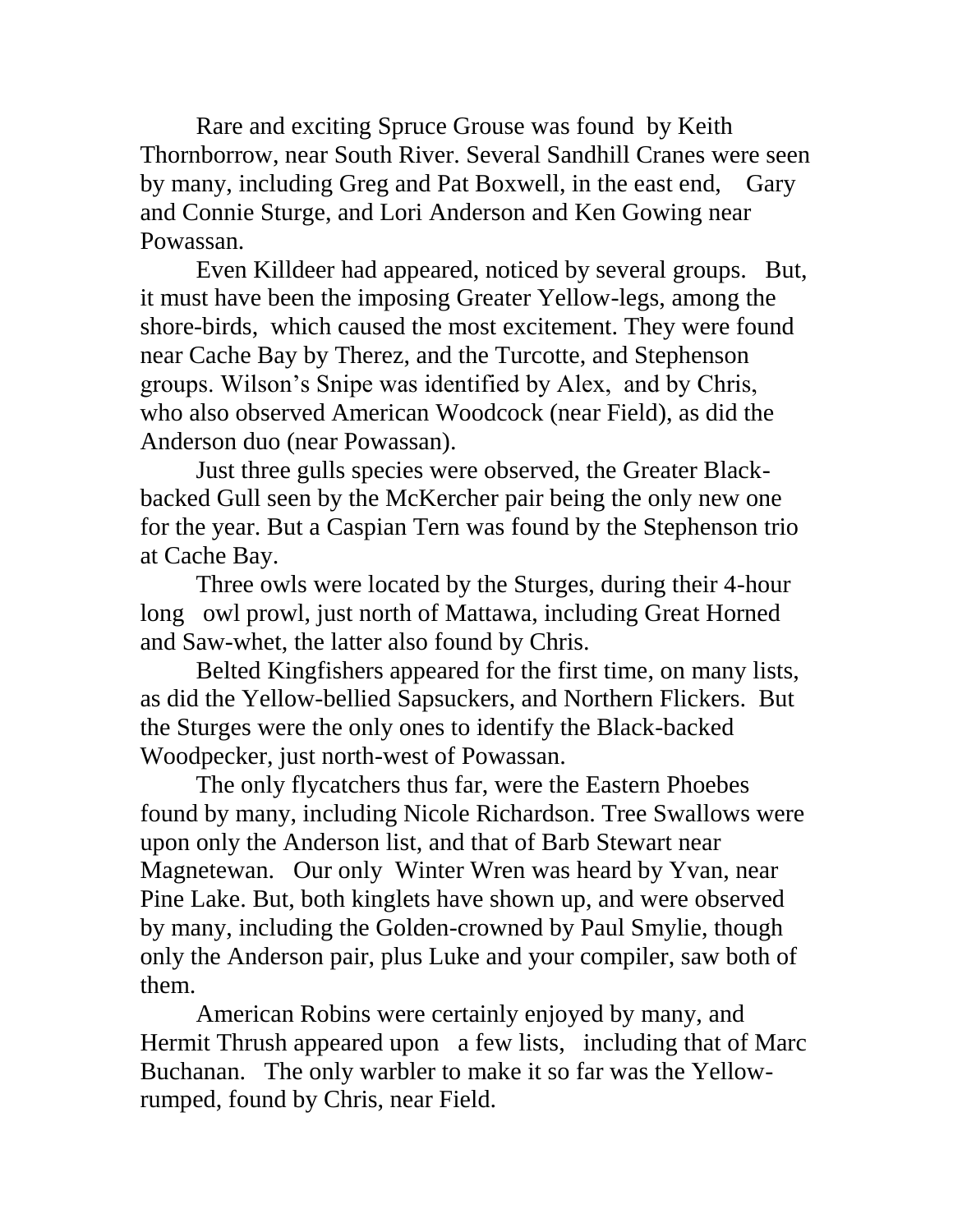Now as to sparrows, Chippings were identified by Nicole, and Alex, Helen McCombie, and by Pam and Peter Handley, all near North Bay. Savannah Sparrows were discovered by the Anderson pair, near Powassan, and by the Stephenson trio, near Verner. Fox sparrows were upon a surprisingly large number of lists, including that of Kaye Edmunds, Mary Anne Kenrick, John Levesque, and Chris. Swamp Sparrows were noted by Luke and your compiler in Laurier Woods, by the Sturges, and by Chris out in Field.

The Eastern Meadowlark was spotted by Lori and Ken, and by Barb (near Magnetewan). The Brown-headed Cowbird was discovered by just a few, including Keith (near South River), the Anderson duo, Kaye, and John. Purple Finches appeared on several counts, including the Boxwells, Donna Demarco, (near Eau Claire), Barbara, the Doug Patersons, and Kaye.

Finally, for the first time this year, there is the House Sparrow, which was upon only one list, that of the Stephenson trio out near Verner.

The preceding birds cover new spring arrivals within this area.

Now to get to some other discoveries, following a similar taxonomic order. First must be the Trumpeter Swan in the Callander area found by the McKerchers. Then there was an increasing number of Turkey Vultures noted by many. One should not leave out Canada Geese, still almost painfully common.

A Sharp-shinned Hawk appeared again, this time noted by Mary Ann Kenrick. A Red-tail was seen by Alex, Chris, and the Anderson duo, a tardy, northern mover, Rough-leg by Keith. Merlin were noted by Matt Walter and his father, and a few others. Bald Eagles were again on many lists, along with American Kestrel; Ruffed grouse, likewise.

Both main gulls have become commonplace. Mourning Doves were fairly often observed (but not as much so as their cousin, the numerous Rock Pigeons). Barred Owls were noted this month by the Sturges, and Chris.